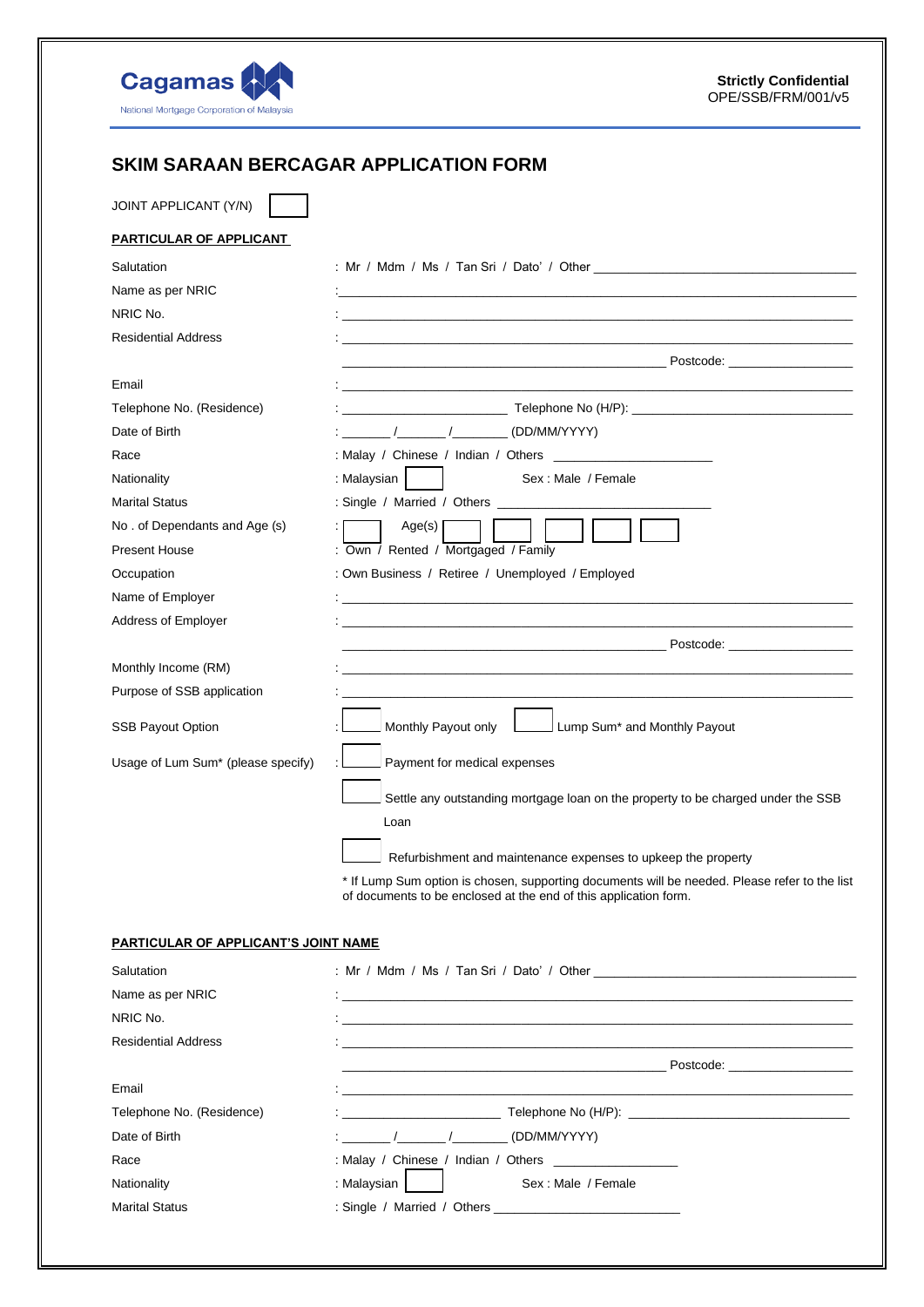| <b>Cagamas</b><br>National Mortgage Corporation of Malaysia | <b>Strictly Confidential</b><br>OPE/SSB/FRM/001/v5                                                                                  |  |  |
|-------------------------------------------------------------|-------------------------------------------------------------------------------------------------------------------------------------|--|--|
| Relationship with Applicant                                 | : Spouse / Children / Parent / Siblings                                                                                             |  |  |
| Occupation                                                  | : Own Business / Retiree / Unemployed / Employed                                                                                    |  |  |
| Name of Employer                                            |                                                                                                                                     |  |  |
| Address of Employer                                         |                                                                                                                                     |  |  |
|                                                             | <u> Postcode: International American Control Destructure of the Postcode: International Postcode:</u>                               |  |  |
| Monthly Income (RM)                                         |                                                                                                                                     |  |  |
| <b>APPLICANT'S BANKING ACCOUNT NUMBER</b>                   |                                                                                                                                     |  |  |
| Name of Bank                                                |                                                                                                                                     |  |  |
| <b>Account Type</b>                                         | : Savings / Current / Joint Account Saving / Joint Account Current<br>(*Joint Account is compulsory required for joint application) |  |  |
| <b>Account Number</b>                                       |                                                                                                                                     |  |  |
| <b>PROPERTY INFORMATION</b>                                 |                                                                                                                                     |  |  |
| <b>Property Type</b>                                        | : Bungalow / Semi-detached / Cluster / Terrace / Condominium / Others                                                               |  |  |
| Property address                                            | and the control of the control of the control of the control of the control of the control of the control of the                    |  |  |
|                                                             |                                                                                                                                     |  |  |
| Indicative Market Value                                     |                                                                                                                                     |  |  |
| Applicant Expected Market Value                             |                                                                                                                                     |  |  |
| Sale & Purchase Price                                       |                                                                                                                                     |  |  |
| Tenure of Property Title                                    | : Freehold / Leasehold                                                                                                              |  |  |
| Build up area (in sq)                                       |                                                                                                                                     |  |  |
| Property encumbered                                         | :Yes / No                                                                                                                           |  |  |
| <b>Estimated Outstanding Balance</b>                        | <u> 1988 - Andrea Santa Andrea Andrea Andrea Andrea Andrea Andrea Andrea Andrea Andrea Andrea Andrea Andrea Andr</u>                |  |  |
| <b>PARTICULAR OF NOMINEE (1)</b>                            |                                                                                                                                     |  |  |
| Salutation                                                  |                                                                                                                                     |  |  |
| Name as per NRIC                                            |                                                                                                                                     |  |  |
| NRIC No.                                                    | and the control of the control of the control of the control of the control of the control of the control of the                    |  |  |
| <b>Residential Address</b>                                  |                                                                                                                                     |  |  |
|                                                             |                                                                                                                                     |  |  |
| Email                                                       | <u> 1990 - Jan Barbara, martxa al II-lea (h. 1980).</u>                                                                             |  |  |
| Telephone No. (Residence)                                   |                                                                                                                                     |  |  |
| Date of Birth                                               | : ________ /_______ /__________ (DD/MM/YYYY)<br>Sex: Male / Female                                                                  |  |  |
| Race                                                        |                                                                                                                                     |  |  |
| Nationality                                                 | : Malaysian<br>Marital Status: Single / Married / Others                                                                            |  |  |
| Relationship                                                | <u> 1988 - Johann John Stone, marwolaethau (b. 1989)</u>                                                                            |  |  |
| <b>PARTICULAR OF NOMINIEE (2)</b>                           |                                                                                                                                     |  |  |
| Salutation                                                  |                                                                                                                                     |  |  |
| Name as per NRIC                                            |                                                                                                                                     |  |  |
| NRIC No.                                                    | <u> 1989 - Johann Stoff, Amerikaansk politiker (* 1989)</u>                                                                         |  |  |
| <b>Residential Address</b>                                  |                                                                                                                                     |  |  |
|                                                             |                                                                                                                                     |  |  |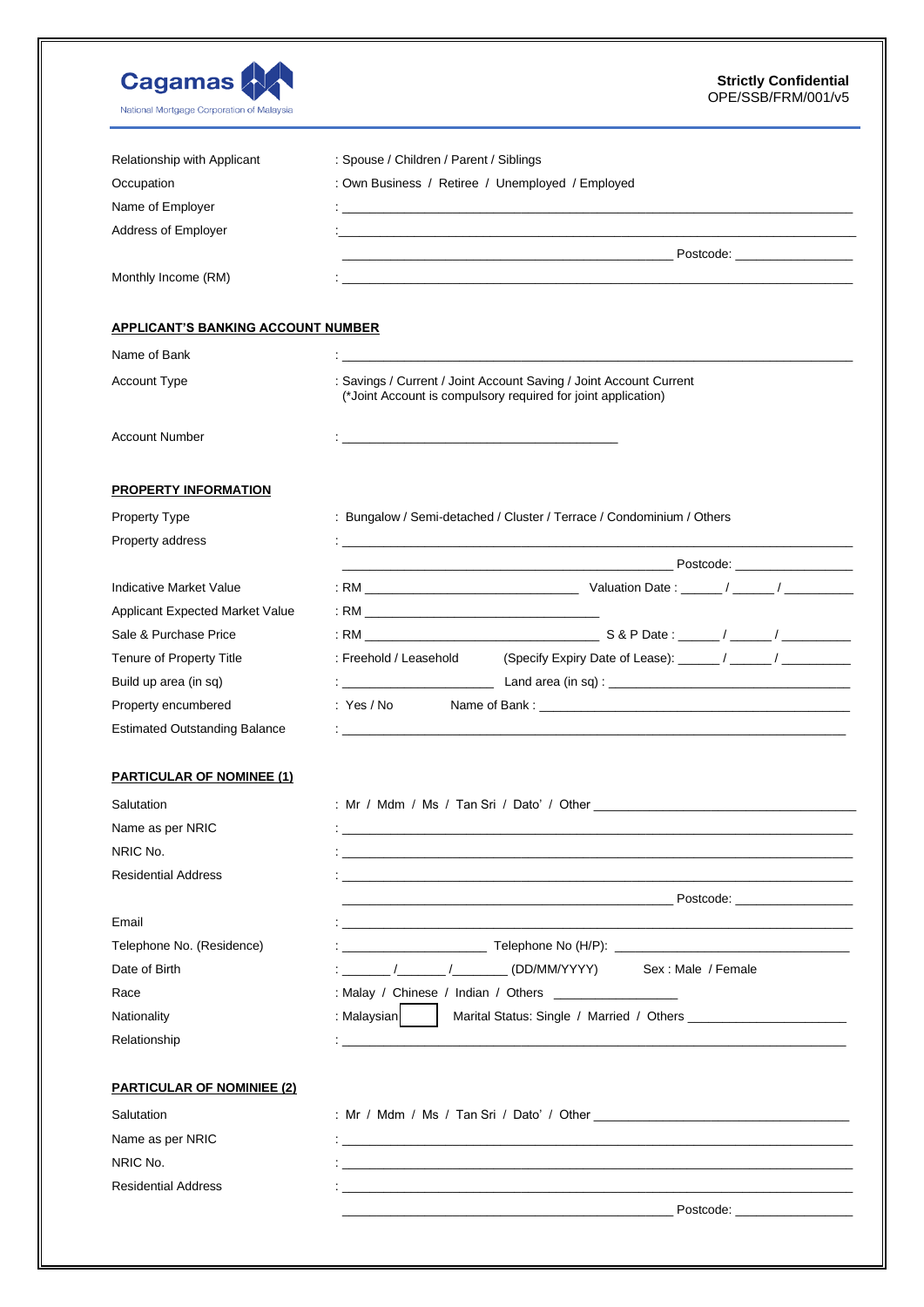

| Email                     |                                                                     |
|---------------------------|---------------------------------------------------------------------|
| Telephone No. (Residence) | Telephone No (H/P):<br>the company of the company of the            |
| Date of Birth             | (DD/MM/YYYY)<br>Sex: Male / Female                                  |
| Race                      | : Malay / Chinese / Indian / Others                                 |
| Nationality               | : Malaysian<br>Marital Status: Single / Married / Others __________ |
| Relationship              |                                                                     |

By submitting this Form, we hereby agree that Cagamas Berhad (Cagamas) may collect, use, obtain, disclose, store and process our personal data that are provided in this form and/or otherwise provided by me or possessed by Cagamas, for one or more of the purposes as stated in Cagamas' Privacy Statement, which in summary includes but not limited to the following (a) processing my/our application for and providing me/us with the services and products of Cagamas as well as services and products by external providers provided through Cagamas; (b) administering and/or managing my/our relationship with Cagamas and (c)receiving updates, news, promotional and marketing mails or materials from Cagamas, , business partners and related companies may be offering and which Cagamas believes may be of interest or benefit to me/us ("Marketing Messages") by way of postal mail and/or electronic transmission to my/our email address(es), (collectively the "Purposes").

## *Opt Out for subclause (c)*

Please be informed that you have the right to opt out of receiving Marketing Messages. Kindly visit <https://www.cagamas.com.my/privacy-statement> for further details on how you may exercise your right to opt out of *receiving Marketing Messages. Kindly note that if you do not exercise your right to opt out of receiving such Marketing Messages, you will be deemed to have consented to the receiving of such Marketing Messages by Cagamas, business partners and related companies and Cagamas, business partners and related companies will continue to provide such Marketing Messages to you.*

I/We hereby give my/our consent to Cagamas Berhad to:-

- Collect, use, obtain, store and process our Personal Data;
- Disclose our Personal Data to Cagamas' third party service providers or agents (including its lawyers/law firms), which may be sited outside of Malaysia, for one or more of the Purposes, as such third party service providers or agents, if engaged by Cagamas, would be processing my personal data for Cagamas for one or more of the Purposes, or to the relevant governmental authorities or third parties where required by law or for legal purposes.
- In addition, my Personal Data may be transferred to any company within the Cagamas group of companies which may involve processing our data.
- For the purpose of updating or correcting my Personal Data, I may at any time apply to the Cagamas to have access to my personal data which are stored by Cagamas.

For the avoidance of doubt, Personal Data includes all data defined within the Personal Data Protection Act 2010 including all data Applicant had disclosed to Cagamas in this Form and/or otherwise provided by Applicant or possessed by Cagamas.

I hereby acknowledged that the information provided above is true and valid and that I have read and understood all of the above provisions, including Cagamas' Privacy Statement.

| Signed by Applicant |  | Signed by Joint Applicant |  |
|---------------------|--|---------------------------|--|
|                     |  |                           |  |
| Applicant's Name:   |  | Joint Applicant's Name:   |  |
| Date:               |  | Date:                     |  |